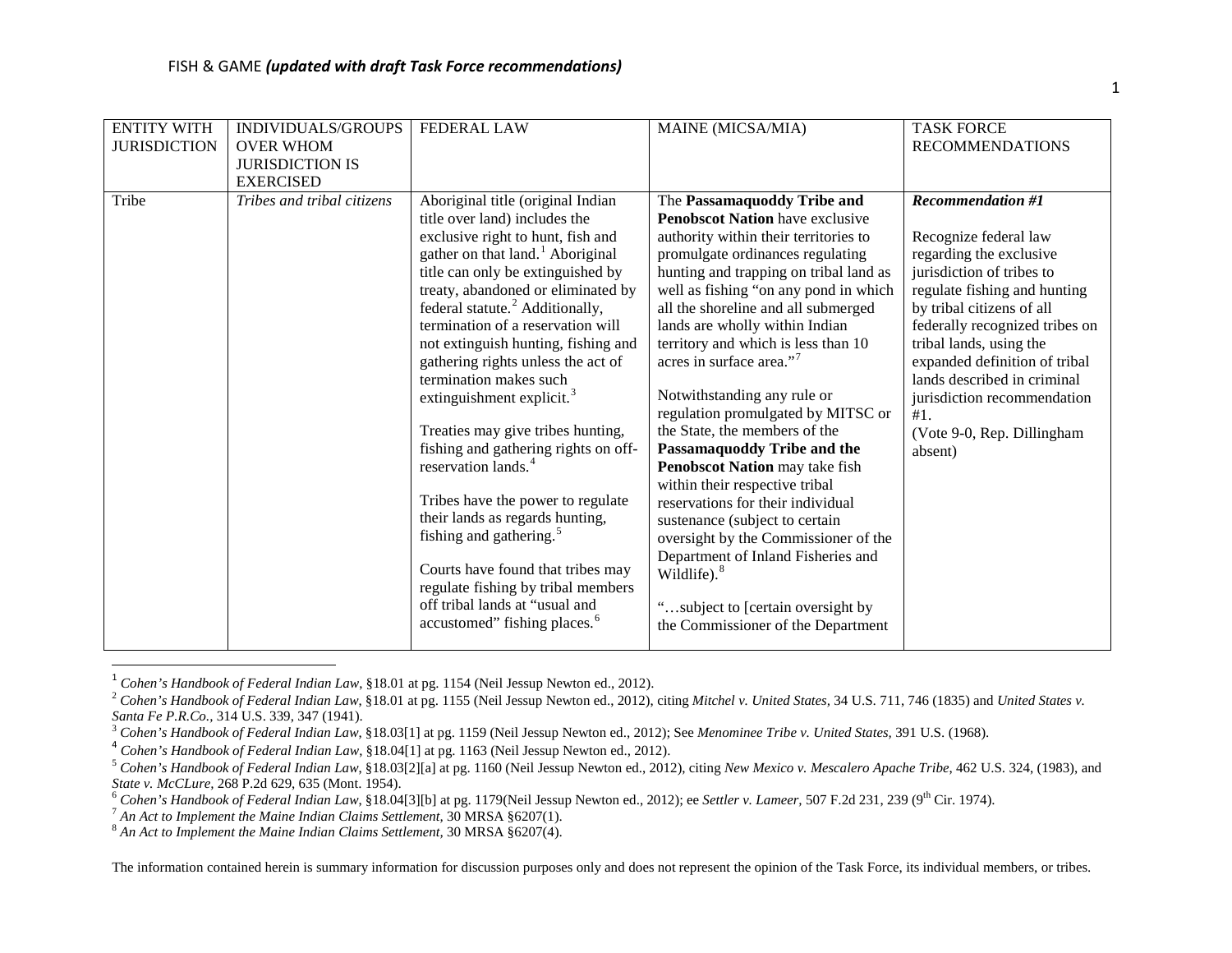<span id="page-1-5"></span><span id="page-1-4"></span><span id="page-1-3"></span><span id="page-1-2"></span><span id="page-1-1"></span><span id="page-1-0"></span>

| Non-tribal citizens | Tribes have the authority to<br>regulate the hunting, fishing and<br>gathering activities of nonmembers<br>on tribal land. <sup>10</sup> This includes the<br>authority to exclude non-citizens<br>from hunting, fishing and                                                                                                                                                                                                                 | of Inland Fisheries and Wildlife],<br>ordinances may include special<br>provisions for the sustenance of the<br>individual members of the<br>Passamaquoddy Tribe or the<br>Penobscot Nation." <sup>9</sup><br><b>Passamaquoddy Tribe and</b><br><b>Penobscot Nation tribal ordinances</b><br>regarding hunting and fishing within<br>their territories "shall be equally<br>applicable, on a nondiscriminatory<br>basis, to all persons regardless of                                                                 | <b>Recommendation #2</b><br>Restore and affirm the<br>exclusive jurisdiction of tribes<br>to regulate fishing and<br>hunting by non-tribal citizens                                                                                                                                         |
|---------------------|----------------------------------------------------------------------------------------------------------------------------------------------------------------------------------------------------------------------------------------------------------------------------------------------------------------------------------------------------------------------------------------------------------------------------------------------|-----------------------------------------------------------------------------------------------------------------------------------------------------------------------------------------------------------------------------------------------------------------------------------------------------------------------------------------------------------------------------------------------------------------------------------------------------------------------------------------------------------------------|---------------------------------------------------------------------------------------------------------------------------------------------------------------------------------------------------------------------------------------------------------------------------------------------|
|                     | gathering on tribal land. <sup>11</sup> While<br>tribes can use civil remedies to<br>enforce tribal laws and rules, tribes<br>do not have criminal enforcement<br>powers over non-citizens. <sup>12</sup><br>Courts have used the <i>Montana</i> test<br>to examine the permissibility of<br>tribal hunting, fishing and<br>gathering laws and regulations<br>governing non-tribal-citizens on<br>non-citizen owned fee lands. <sup>13</sup> | whether such person is a member of<br>the respective tribe or nation" <sup>14</sup><br>MITSC has exclusive authority to<br>promulgate fishing rules or<br>regulations on ponds not under the<br>exclusive authority of the<br>Passamaquoddy Tribe or Penobscot<br>Nation, of which 50% or more of the<br>linear shoreline is in Indian territory;<br>any section of a river or stream, both<br>sides of which are in Indian territory;<br>and any section of a river or stream,<br>one side of which is within Indian | on tribal lands, using the<br>expanded definition of tribal<br>lands described in criminal<br>jurisdiction recommendation<br>#1, but do not cede any of<br>MITSC's authority to regulate<br>hunting and fishing under<br>current law to the State.<br>(Vote 9-0, Rep. Dillingham<br>absent) |

<sup>&</sup>lt;sup>9</sup> An Act to Implement the Maine Indian Claims Settlement, 30 MRSA §6207(1).<br><sup>10</sup> Cohen's Handbook of Federal Indian Law, §18.06[1] at pg. 1185 (Neil Jessup Newton ed., 2012); See Lower Brule Sioux Tribe v. State of Sout

<sup>&</sup>lt;sup>11</sup> Cohen's Handbook of Federal Indian Law, §18.06[1] at pg. 1185 (Neil Jessup Newton ed., 2012); See *New Mexico v. Mescalero Apache Tribe*, 462 U.S. 324, 333 (1983) ("A tribe's power to exclude nonmembers entirely or to condition their presence on the reservation is equally well established"); and *Quechan v. Rowe,* 531 F.2d 408, 410 (9<sup>th</sup> Cir. 1976) ("In the absence of treaty provisions

<sup>&</sup>lt;sup>12</sup> Cohen's Handbook of Federal Indian Law, §18.06[1] at pg. 1185 (Neil Jessup Newton ed., 2012), citing Oliphant v. Squamish Indian Tribe, 435 U.S. 191 (1978).<br><sup>13</sup> Montana v. United States, 450 U.S. 544, 565-566 (1981) tribal member in question have a consensual relationship with the tribe or its members that is related to the conduct at issue, or (2) does the conduct in question threaten the tribe's political integrity, economic security, or health or welfare); See *South Dakota v. Bourland*, 508 U.S. 679 (1993) for a more recent example of the application on the

<sup>&</sup>lt;sup>14</sup> An Act to Implement the Maine Indian Claims Settlement, <sup>30</sup> MRSA §6207(1).

The information contained herein is summary information for discussion purposes only and does not represent the opinion of the Task Force, its individual members, or tribes.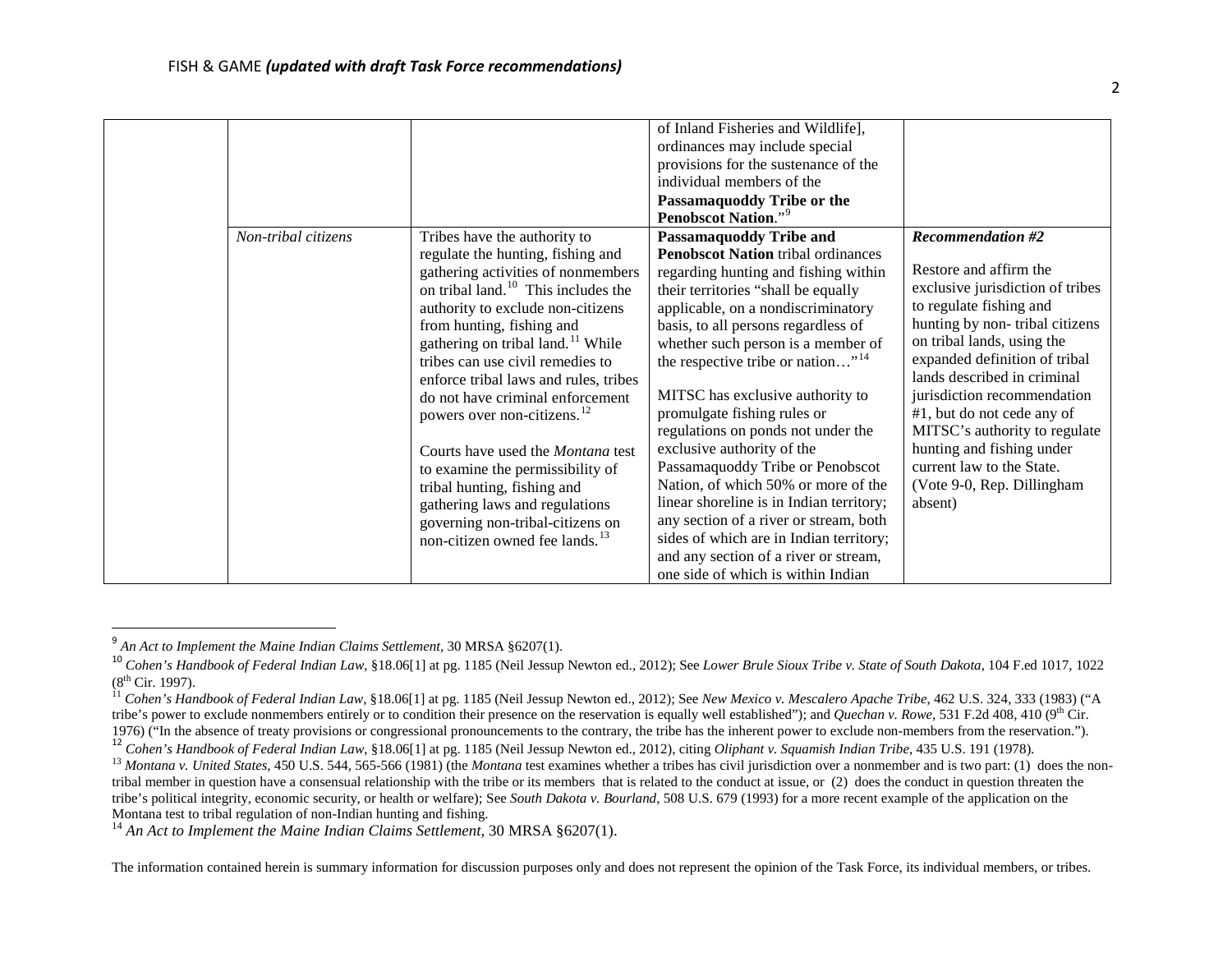<span id="page-2-4"></span><span id="page-2-3"></span><span id="page-2-2"></span><span id="page-2-1"></span><span id="page-2-0"></span>

|              |                             |                                                                                                                                                                                                                                                                                                                                                                  | territory for a continuous length of a<br>half mile or more. <sup>15</sup> Prior to the<br>promulgation of such rules, state laws<br>and rules remain in effect <sup>16</sup> MITSC<br>also had the authority to adopt rules<br>to regulate the horsepower and use of<br>motors on water less than 200 acres<br>in surface area and entirely within<br>Indian territory. <sup>17</sup><br>MITSC-promulgated regulations<br>"shall be equally applicable on a<br>nondiscriminatory basis to all persons<br>regardless of whether such person is a<br>member of the Passamaquoddy Tribe<br>or Penobscot Nation. <sup>18</sup> |                                                                                                                                                                                                                                                                                                                |
|--------------|-----------------------------|------------------------------------------------------------------------------------------------------------------------------------------------------------------------------------------------------------------------------------------------------------------------------------------------------------------------------------------------------------------|-----------------------------------------------------------------------------------------------------------------------------------------------------------------------------------------------------------------------------------------------------------------------------------------------------------------------------------------------------------------------------------------------------------------------------------------------------------------------------------------------------------------------------------------------------------------------------------------------------------------------------|----------------------------------------------------------------------------------------------------------------------------------------------------------------------------------------------------------------------------------------------------------------------------------------------------------------|
| <b>State</b> | Tribes and tribal citizens. | States generally do not have the<br>authority to regulate hunting,<br>fishing and gathering by tribal<br>citizens on tribal lands. <sup>19</sup><br>While states may regulate hunting,<br>fishing and gathering by tribal<br>members off tribal land to some<br>degree, state conservation<br>regulations applying to tribal<br>members off tribal lands must be | The Commissioner of Inland<br>Fisheries and Wildlife has the<br>authority to conduct fish and wildlife<br>surveys on Indian territory and<br>waters, provided reasonable advance<br>notice is provided and the tribe is<br>provided the opportunity to<br>participate. The Commissioner, after<br>consultation with the tribe in question<br>and after a public hearing, may also<br>impose measures upon tribal lands,                                                                                                                                                                                                     | <b>Recommendation #3</b><br>Relinquish jurisdiction<br>granted to the State of Maine<br>in the Maine Implementing<br>Act with respect to the<br>regulation of fishing and<br>hunting by both tribal and non<br>-tribal citizens on tribal lands,<br>except that, with respect to<br>conservation, the State of |

<sup>&</sup>lt;sup>15</sup> MITSC has promulgated certain fishing regulations. *See* "Fishing on Waters Under Jurisdiction of Maine Indian Tribal-State Commission," C.M.R. 94-409, ch. 201.

<sup>17</sup> An Act to Implement the Maine Indian Claims Settlement, 30 MRSA §6207(3-A).<br><sup>18</sup> An Act to Implement the Maine Indian Claims Settlement, 30 MRSA §6207(3).<br><sup>19</sup> Cohen's Handbook of Federal Indian Law, §18.06[2] at pg. reservation hunting fishing and gathering activities by members of the governing tribe is severely restricted"); See *New Mexico v. Mescalero Apache Tribe*, 462 U.S. 324 (1983).

The information contained herein is summary information for discussion purposes only and does not represent the opinion of the Task Force, its individual members, or tribes.

<sup>&</sup>lt;sup>16</sup> An Act to Implement the Maine Indian Claims Settlement, 30 MRSA §6207(3). See also Mills v. Penobscot Nation, 861 F.3d 324 (1<sup>st</sup> Cir. 2017), in which the First Circuit reviewed two district court rulings made on cross motions for summary judgement. The First Circuit affirmed the district court ruling that the plain text of the MICSA and MIA regarding the extent of the Penobscot Indian Reservation was unambiguous and that the Reservation included islands in the Main Stem of the Penobscot River, but not the river itself. The Circuit Court reversed the district court ruling that determined that the MICSA provided the Nation with individual sustenance fishing rights in the entirety of the Maine Stem. The First Circuit determined that the judgment had been premature because the claim was not ripe and because the tribe lacked standing. The Court's decision rested on its determination that the Nation had suffered no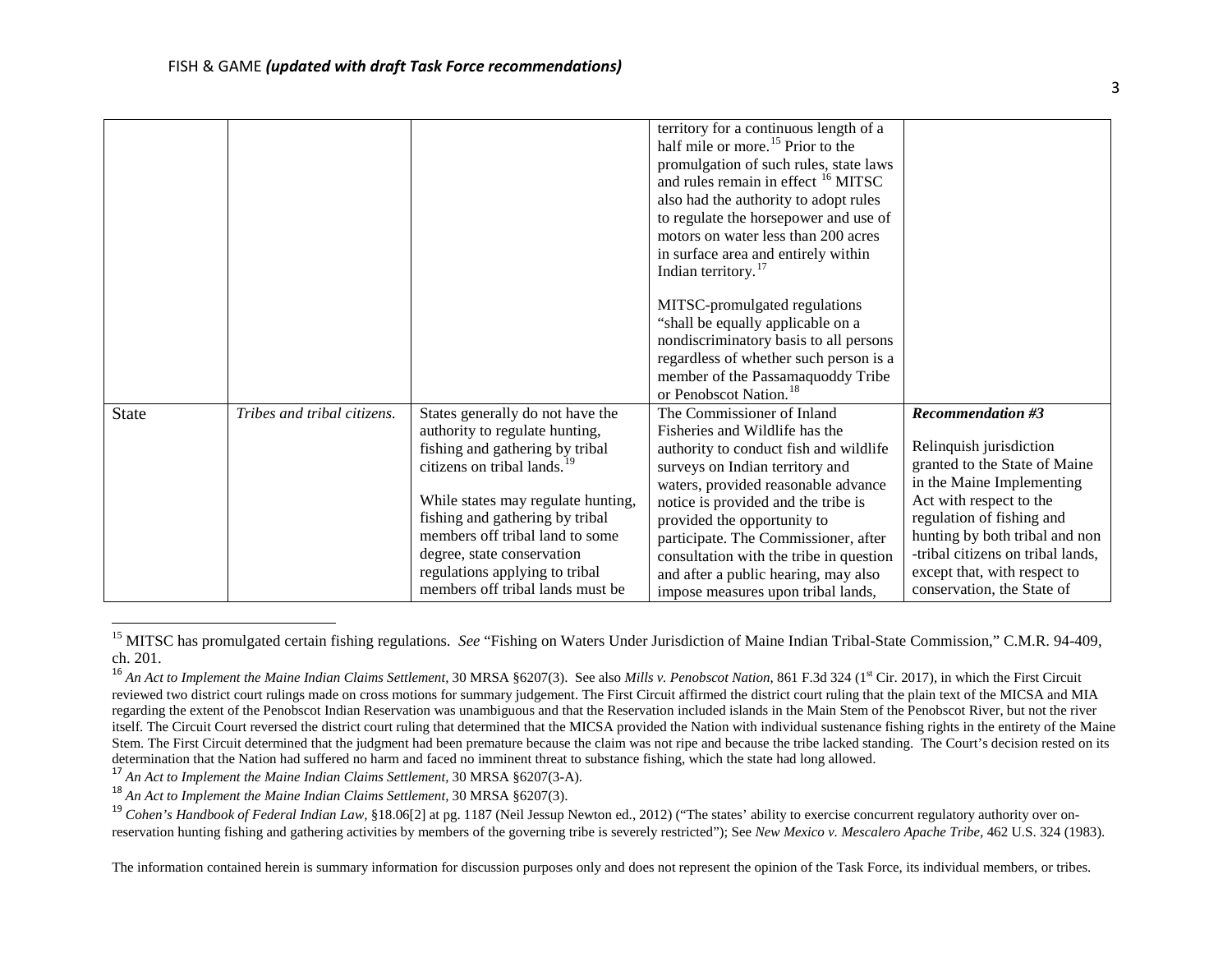<span id="page-3-7"></span><span id="page-3-6"></span><span id="page-3-5"></span><span id="page-3-4"></span><span id="page-3-3"></span><span id="page-3-2"></span><span id="page-3-1"></span><span id="page-3-0"></span>

|                       |                            | non discriminatory and must be<br>reasonable and necessary for<br>conservation <sup>20</sup> . A similar test has<br>been applied to state safety<br>regulations. $^{21}$                                                                                                                                                                                           | including regulations, intended to<br>protect fish and wildlife stocks<br>outside tribal boundaries. <sup>22</sup>                                                                        | Maine may regulate tribal<br>members engaged in such<br>activities off tribal lands to<br>the extent permitted under<br>general principles of federal<br>Indian law and in a manner<br>consistent with reserved tribal<br>treaty rights.<br>(Vote 9-0, Sen. Carpenter and<br>Rep. Dillingham absent) |
|-----------------------|----------------------------|---------------------------------------------------------------------------------------------------------------------------------------------------------------------------------------------------------------------------------------------------------------------------------------------------------------------------------------------------------------------|-------------------------------------------------------------------------------------------------------------------------------------------------------------------------------------------|------------------------------------------------------------------------------------------------------------------------------------------------------------------------------------------------------------------------------------------------------------------------------------------------------|
|                       | Non-tribal citizens        | States have very limited authority<br>to regulate hunting, fishing and<br>gathering on tribal land. $^{23}$                                                                                                                                                                                                                                                         | Fishing and hunting are regulated by<br>the state except where the Penobscot<br>or Passamaquoddy have authority as<br>described above or where MITSC has<br>authority as described above. |                                                                                                                                                                                                                                                                                                      |
| Federal<br>Government | Tribes and tribal citizens | The federal government has the<br>power to regulate hunting, fishing<br>and gathering by tribal citizens on<br>tribal lands in the same manner as<br>other tribal affairs. $^{24}$ Though the<br>federal government has not often<br>exercised this power <sup>25</sup> , the<br>Secretary of the Interior has<br>regulated fishing off of tribal<br>lands. $^{26}$ | Nothing in the Maine Implementing<br>Act limits federal jurisdiction.                                                                                                                     |                                                                                                                                                                                                                                                                                                      |
|                       | Non-tribal citizens        | The federal government has not<br>heavily exercised its power to<br>regulated hunting, fishing and<br>gathering on tribal lands. $^{27}$ 18                                                                                                                                                                                                                         | Nothing in the Maine Implementing<br>Act limits federal jurisdiction.                                                                                                                     |                                                                                                                                                                                                                                                                                                      |

 <sup>20</sup> *Cohen's Handbook of Federal Indian Law,* §18.04[3][b] at pg. 1180 (Neil Jessup Newton ed., 2012); See *Dep't of Game v. Puyallup Tribe*, 414 U.S. 44 (1973).

<sup>&</sup>lt;sup>21</sup> *Cohen's Handbook of Federal Indian Law,* §18.04[3][b] at pg. 1181 (Neil Jessup Newton ed., 2012); See *Confederated Tribes of the Colville Reservation v. Anderson*, 761 F. Supp. 2d 1101, 1197 (E.D. Wash. 2011). ("Using the Supreme Court's conservation-necessity standard as its guide, the Court holds that a state may enact and enforce laws regulating a tribal member's exercise of an "in common" hunting right for public-safety purposes if the law('s): 1) reasonably prevents a public-safety threat; 2) is necessary to prevent the identified public-safety threa

<sup>&</sup>lt;sup>22</sup> An Act to Implement the Maine Indian Claims Settlement, 30 MRSA §6207(6).<br><sup>23</sup> Cohen's Handbook of Federal Indian Law, §18.03[2][1] at pg. 1160 (Neil Jessup Newton ed., 2012); See New Mexico v. Mescalero Apache Tribe,

<sup>&</sup>lt;sup>24</sup> Cohen's Handbook of Federal Indian Law, §18.06[3] at pg. 1189 (Neil Jessup Newton ed., 2012).

<sup>&</sup>lt;sup>25</sup> *Cohen's Handbook of Federal Indian Law,* §18.04[3][c] at pg. 1182 (Neil Jessup Newton ed., 2012).<br><sup>26</sup> *Cohen's Handbook of Federal Indian Law,* §18.06[3] at pg. 1189 (Neil Jessup Newton ed., 2012).

<sup>26</sup> *Cohen's Handbook of Federal Indian Law,* §18.06[3] at pg. 1189 (Neil Jessup Newton ed., 2012). <sup>27</sup> *Cohen's Handbook of Federal Indian Law,* §18.06[3] at pg. 1189 (Neil Jessup Newton ed., 2012).

The information contained herein is summary information for discussion purposes only and does not represent the opinion of the Task Force, its individual members, or tribes.